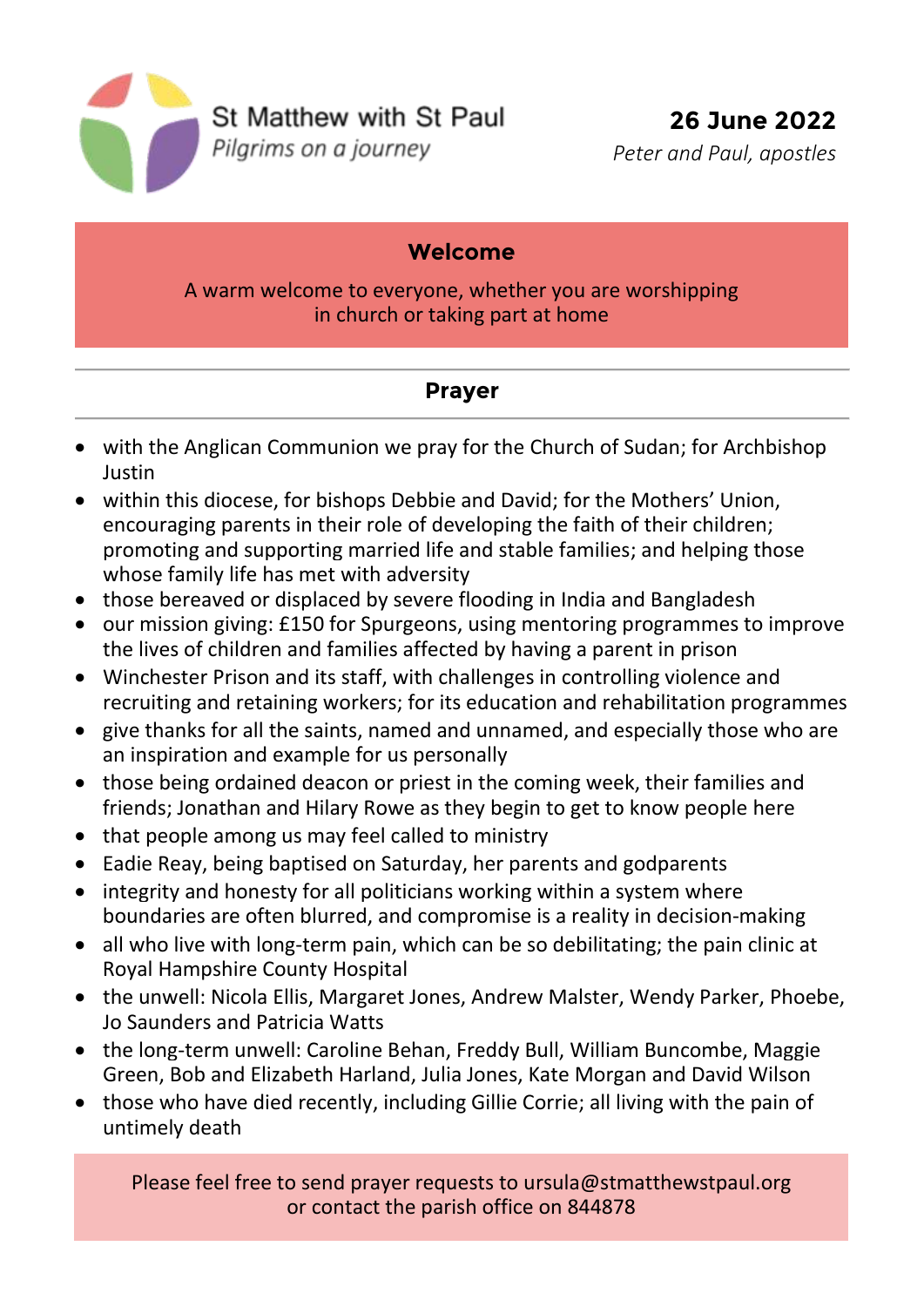# **Services for 26 June**

oop

| $9.30$ am<br>St Paul's          | Parish Eucharist (live-streamed)                                                                                                                                                                                                                                                                                    |  |
|---------------------------------|---------------------------------------------------------------------------------------------------------------------------------------------------------------------------------------------------------------------------------------------------------------------------------------------------------------------|--|
|                                 | <b>Stand</b>                                                                                                                                                                                                                                                                                                        |  |
| Processional<br>hymn            | 359 Jesus shall reign where' er the sun                                                                                                                                                                                                                                                                             |  |
|                                 | Sit                                                                                                                                                                                                                                                                                                                 |  |
| <b>Storytime and</b><br>song    | Children come and sit by the dais steps<br>After the song they go to their group. Please stand                                                                                                                                                                                                                      |  |
| The gathering                   | In the name of the Father,<br>and of the Son,<br>and of the Holy Spirit.<br>Amen.                                                                                                                                                                                                                                   |  |
| <b>Greeting</b>                 | Grace, mercy and peace<br>from God our Father<br>and the Lord Jesus Christ be with you.<br>And also with you.                                                                                                                                                                                                       |  |
| <b>Prayer of</b><br>preparation | <b>Almighty God,</b><br>to whom all hearts are open,<br>all desires known,<br>and from whom no secrets are hidden:<br>cleanse the thoughts of our hearts<br>by the inspiration of your Holy Spirit,<br>that we may perfectly love you,<br>and worthily magnify your holy name;<br>through Christ our Lord.<br>Amen. |  |
| <b>Prayers of</b><br>penitence  | Jesus said to his apostles,<br>'You are my friends if you obey my commands.'<br>As brothers and sisters in God's family,<br>we come together to ask our Father for forgiveness.                                                                                                                                     |  |
|                                 | Let us confess our sins.                                                                                                                                                                                                                                                                                            |  |
|                                 | Almighty God, our heavenly Father,<br>we have sinned against you<br>and against our neighbour<br>in thought and word and deed,<br>through negligence, through weakness,<br>through our own deliberate fault.<br>We are truly sorry<br>and repent of all our sins.                                                   |  |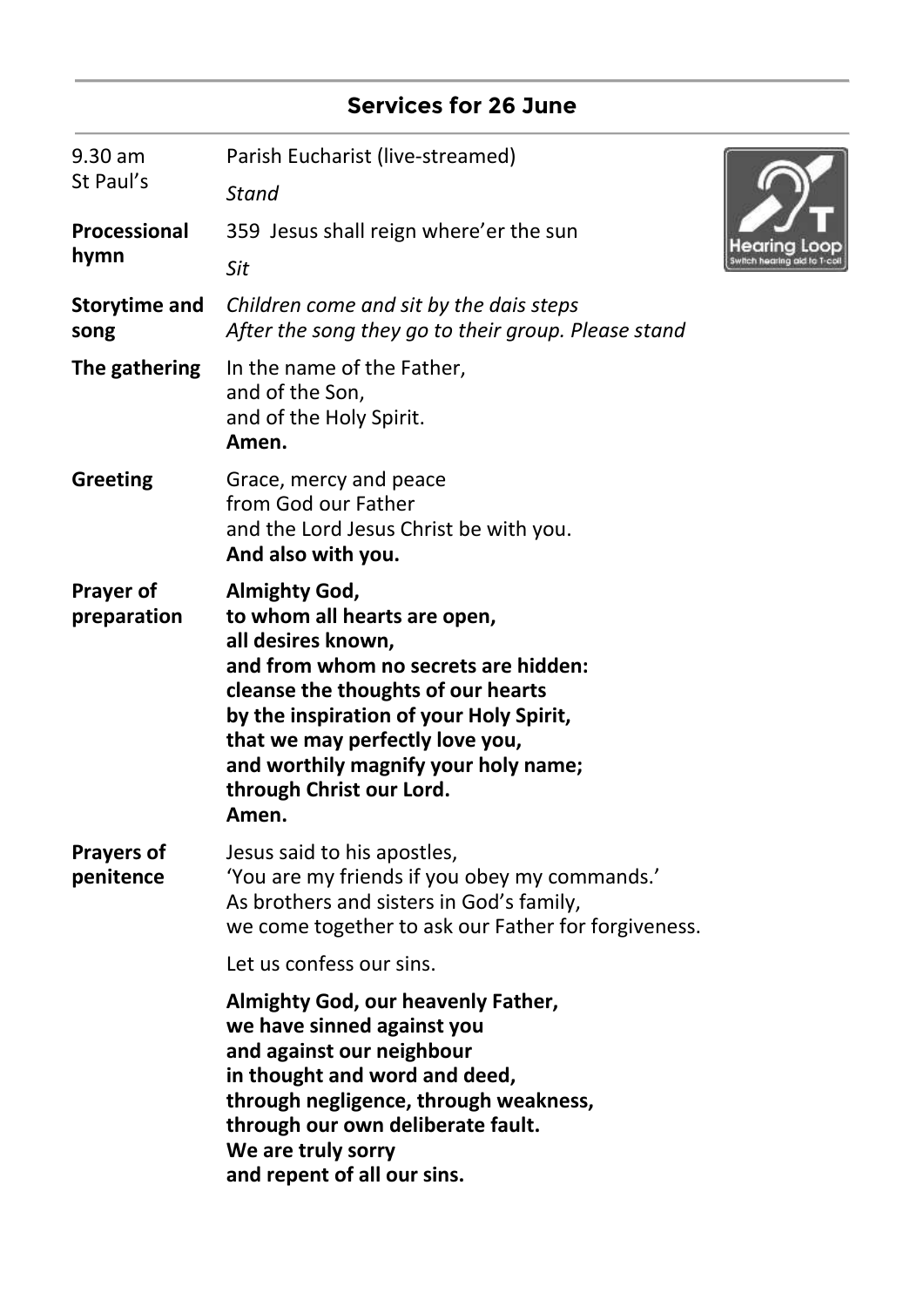|                  | For the sake of your Son Jesus Christ,<br>who died for us,<br>forgive us all that is past<br>and grant that we may serve you in newness of life<br>to the glory of your name.<br>Amen.                                                                     |
|------------------|------------------------------------------------------------------------------------------------------------------------------------------------------------------------------------------------------------------------------------------------------------|
|                  | <b>Almighty God</b><br>who forgives all who truly repent,<br>have mercy upon you,<br>pardon and deliver you from all your sins,<br>confirm and strengthen you in all goodness,<br>and keep you in life eternal,<br>through Jesus Christ our Lord.<br>Amen. |
| Gloria<br>(sung) | Glory, glory to God,<br>glory to God in the highest;<br>peace to his people on earth,<br>peace to his people on earth.                                                                                                                                     |
|                  | Lord God, heavenly King,<br>almighty God and Father,<br>we worship you, we give you thanks,<br>we praise you for your glory.                                                                                                                               |
|                  | Glory, glory to God,<br>glory to God in the highest;<br>peace to his people on earth,<br>peace to his people on earth.                                                                                                                                     |
|                  | Lord Jesus Christ, only Son of the Father,<br>Lord God, Lamb of God,<br>you take away the sin of the world:<br>have mercy on us;<br>you are seated at the right hand of the Father:<br>receive our prayer, receive our prayer, receive our prayer.         |
|                  | You alone are the Holy One,<br>you alone are the Lord, you alone are the Lord,<br>you alone are the most high, Jesus Christ,<br>with the Holy Spirit,<br>in the glory, the glory, the glory of God the Father.<br>Amen, amen, amen, amen, amen, amen.      |
| <b>Collect</b>   | Lord, living God,<br>you crowned the faith of Peter<br>and the tireless preaching of Paul<br>with a share in Christ's triumphant death.                                                                                                                    |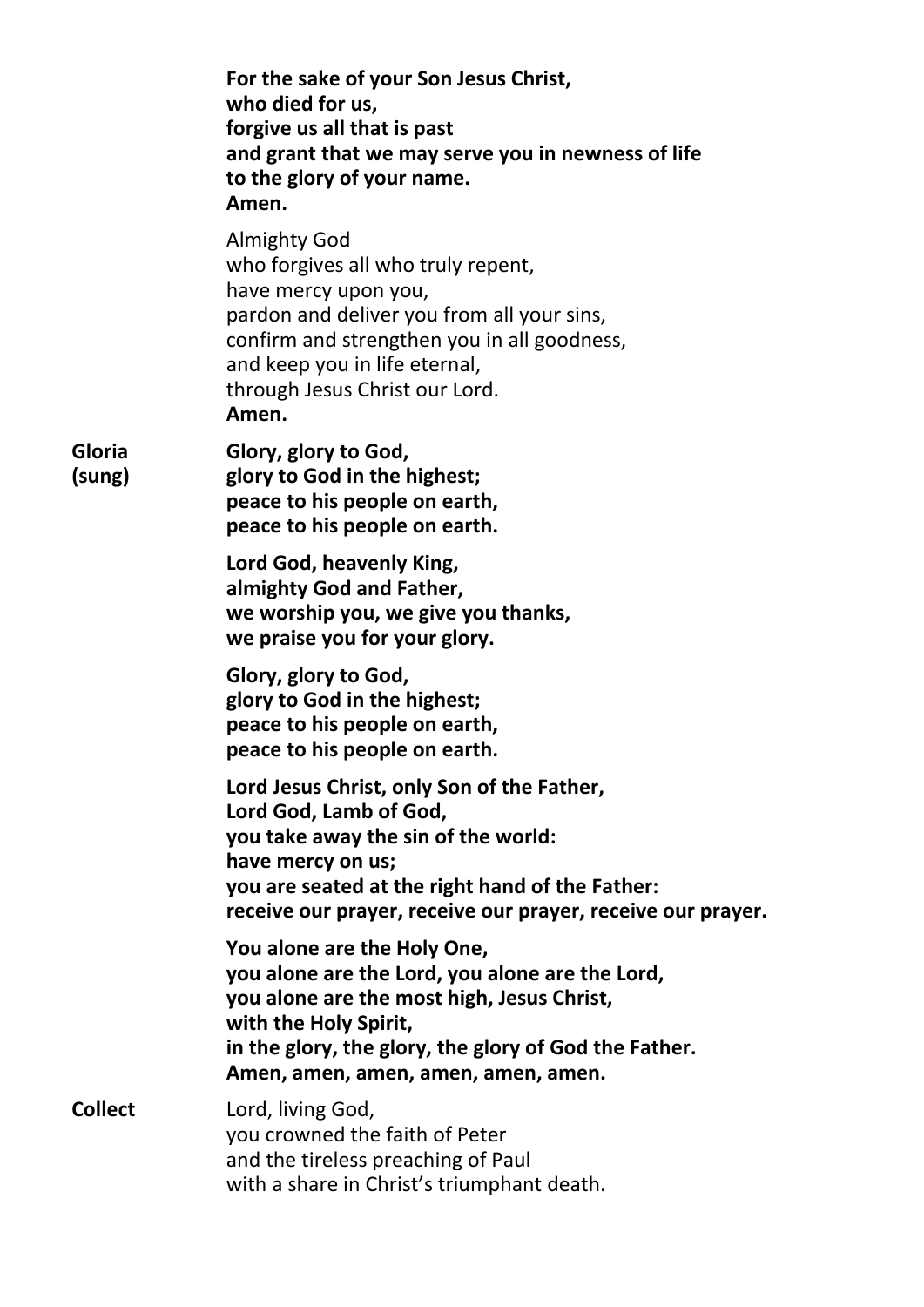Renew our faith through their intercession and, by the example of their lives, rekindle our zeal for proclaiming the gospel. Grant this through our Lord Jesus Christ, your Son. **Amen.**

*Sit*

**word**

**Liturgy of the**  A reading from the Acts of the Apostles

> About that time King Herod laid violent hands upon some who belonged to the church. He had James, the brother of John, killed with the sword. After he saw that it pleased the Jews, he proceeded to arrest Peter also. (This was during the festival of Unleavened Bread.) When he had seized him, he put him in prison and handed him over to four squads of soldiers to guard him, intending to bring him out to the people after the Passover. While Peter was kept in prison, the church prayed fervently to God for him.

> > The very night before Herod was going to bring him out, Peter, bound with two chains, was sleeping between two soldiers, while guards in front of the door were keeping watch over the prison. Suddenly an angel of the Lord appeared and a light shone in the cell. He tapped Peter on the side and woke him, saying, 'Get up quickly'. And the chains fell off his wrists. The angel said to him, 'Fasten your belt and put on your sandals'. He did so. Then he said to him, 'Wrap your cloak around you and follow me'. Peter went out and followed him; he did not realise that what was happening with the angel's help was real; he thought he was seeing a vision. After they had passed the first and the second guard, they came before the iron gate leading into the city. It opened for them of its own accord, and they went outside and walked along a lane, when suddenly the angel left him. Then Peter came to himself and said, 'Now I am sure that the Lord has sent his angel and rescued me from the hands of Herod and from all that the Jewish people were expecting'.

> > > *Acts 12: 1–11 [p. 1149]*

For God's holy word, **thanks be to God.**

A reading from Paul's second epistle to Timothy

As for me, I am already being poured out as a libation, and the time of my departure has come. I have fought the good fight, I have finished the race, I have kept the faith. From now on there is reserved for me the crown of righteousness, which the Lord, the righteous judge, will give to me on that day, and not only to me but also to all who have longed for his appearing.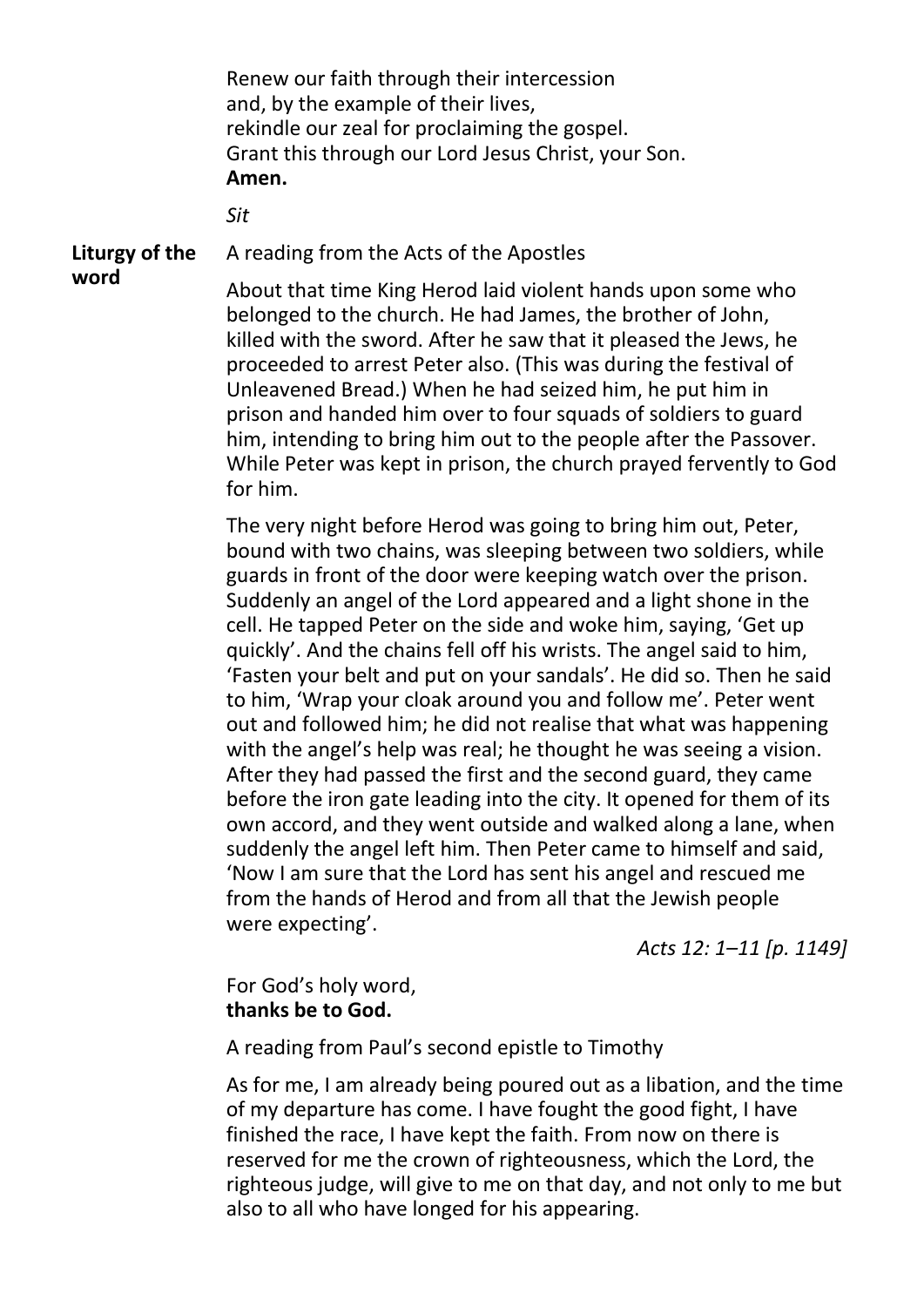|                          | But the Lord stood by me and gave me strength, so that through<br>me the message might be fully proclaimed and all the Gentiles<br>might hear it. So I was rescued from the lion's mouth. The Lord will<br>rescue me from every evil attack and save me for his heavenly<br>kingdom. To him be the glory for ever and ever. Amen.<br>2 Timothy 4: 6-8, 17-18 [p. 1150]                                                                                                                                                                                                                                                                                                                                                                                                                                                                                   |
|--------------------------|----------------------------------------------------------------------------------------------------------------------------------------------------------------------------------------------------------------------------------------------------------------------------------------------------------------------------------------------------------------------------------------------------------------------------------------------------------------------------------------------------------------------------------------------------------------------------------------------------------------------------------------------------------------------------------------------------------------------------------------------------------------------------------------------------------------------------------------------------------|
|                          | For God's holy word,<br>thanks be to God.                                                                                                                                                                                                                                                                                                                                                                                                                                                                                                                                                                                                                                                                                                                                                                                                                |
|                          | <b>Stand</b>                                                                                                                                                                                                                                                                                                                                                                                                                                                                                                                                                                                                                                                                                                                                                                                                                                             |
| <b>Gradual hymn</b>      | 169 Fight the good fight with all thy might                                                                                                                                                                                                                                                                                                                                                                                                                                                                                                                                                                                                                                                                                                                                                                                                              |
| <b>Gospel</b><br>reading | Alleluia, alleluia.<br>I do not call you servants but friends,<br>because I have made known to you<br>everything that I have heard from my Father.<br>Alleluia.                                                                                                                                                                                                                                                                                                                                                                                                                                                                                                                                                                                                                                                                                          |
|                          | Hear the gospel of our Lord Jesus Christ, according to Matthew.<br>Glory to you, O Lord.                                                                                                                                                                                                                                                                                                                                                                                                                                                                                                                                                                                                                                                                                                                                                                 |
|                          | Now when Jesus came into the district of Caesarea Philippi, he<br>asked his disciples, 'Who do people say that the Son of Man is?'<br>And they said, 'Some say John the Baptist, but others Elijah, and<br>still others Jeremiah or one of the prophets'. He said to them, 'But<br>who do you say that I am?' Simon Peter answered, 'You are the<br>Messiah, the Son of the living God'. And Jesus answered him,<br>'Blessed are you, Simon son of Jonah! For flesh and blood has not<br>revealed this to you, but my Father in heaven. And I tell you, you<br>are Peter, and on this rock I will build my church, and the gates of<br>Hades will not prevail against it. I will give you the keys of the<br>kingdom of heaven, and whatever you bind on earth will be bound<br>in heaven, and whatever you loose on earth will be loosed in<br>heaven.' |
|                          | Matthew 16: 13-19 [p. 1150]                                                                                                                                                                                                                                                                                                                                                                                                                                                                                                                                                                                                                                                                                                                                                                                                                              |
|                          | This is the gospel of the Lord.<br>Praise to you, O Christ.                                                                                                                                                                                                                                                                                                                                                                                                                                                                                                                                                                                                                                                                                                                                                                                              |
|                          | Sit                                                                                                                                                                                                                                                                                                                                                                                                                                                                                                                                                                                                                                                                                                                                                                                                                                                      |
| <b>Sermon</b>            | Revd Dr Jonathan Rowe                                                                                                                                                                                                                                                                                                                                                                                                                                                                                                                                                                                                                                                                                                                                                                                                                                    |
|                          | After the sermon there will be two minutes' silence for reflection                                                                                                                                                                                                                                                                                                                                                                                                                                                                                                                                                                                                                                                                                                                                                                                       |
| <b>Prayers</b>           | Encouraged by our fellowship with all the saints,<br>let us make our prayers to the Father through our Lord Jesus Christ.                                                                                                                                                                                                                                                                                                                                                                                                                                                                                                                                                                                                                                                                                                                                |
|                          | Lord, hear us.<br>Lord, graciously hear us.                                                                                                                                                                                                                                                                                                                                                                                                                                                                                                                                                                                                                                                                                                                                                                                                              |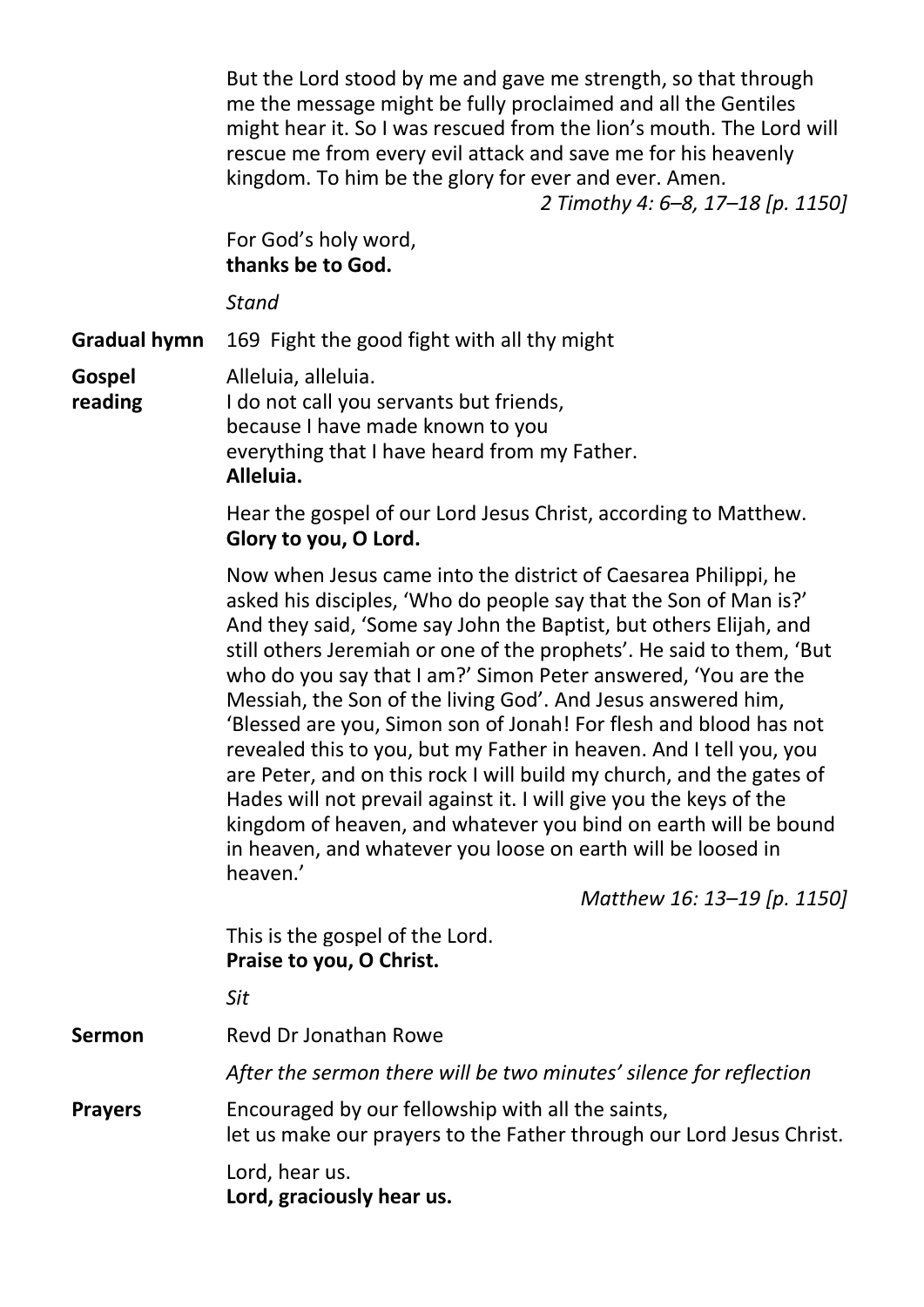|                             | Merciful Father,<br>accept these prayers<br>for the sake of your Son,<br>our Saviour Jesus Christ. Amen.                                                                                                                                                                                                                                                                                                                                                                                                                                                                                                                                                                                                                                                      |
|-----------------------------|---------------------------------------------------------------------------------------------------------------------------------------------------------------------------------------------------------------------------------------------------------------------------------------------------------------------------------------------------------------------------------------------------------------------------------------------------------------------------------------------------------------------------------------------------------------------------------------------------------------------------------------------------------------------------------------------------------------------------------------------------------------|
|                             | Stand                                                                                                                                                                                                                                                                                                                                                                                                                                                                                                                                                                                                                                                                                                                                                         |
| <b>Nicene Creed</b>         | We believe in one God,<br>the Father, the Almighty,<br>maker of heaven and earth,<br>of all that is, seen and unseen.                                                                                                                                                                                                                                                                                                                                                                                                                                                                                                                                                                                                                                         |
|                             | We believe in one Lord, Jesus Christ,<br>the only Son of God,<br>eternally begotten of the Father,<br>God from God, Light from Light,<br>true God from true God,<br>begotten, not made,<br>of one Being with the Father;<br>through him all things were made.<br>For us and for our salvation he came down from heaven,<br>was incarnate from the Holy Spirit and the Virgin Mary<br>and was made man.<br>For our sake he was crucified under Pontius Pilate;<br>he suffered death and was buried.<br>On the third day he rose again<br>in accordance with the Scriptures;<br>he ascended into heaven<br>and is seated at the right hand of the Father.<br>He will come again in glory to judge the living and the dead,<br>and his kingdom will have no end. |
|                             | We believe in the Holy Spirit,<br>the Lord, the giver of life,<br>who proceeds from the Father and the Son,<br>who with the Father and the Son is worshipped and glorified,<br>who has spoken through the prophets.                                                                                                                                                                                                                                                                                                                                                                                                                                                                                                                                           |
|                             | We believe in one holy catholic and apostolic Church.<br>We acknowledge one baptism for the forgiveness of sins.<br>We look for the resurrection of the dead,<br>and the life of the world to come.<br>Amen.                                                                                                                                                                                                                                                                                                                                                                                                                                                                                                                                                  |
| Liturgy of the<br>sacrament | We are fellow-citizens with the saints and of the household of God,<br>through Christ our Lord, who came and preached peace<br>to those who were far off and those who were near.                                                                                                                                                                                                                                                                                                                                                                                                                                                                                                                                                                             |
|                             | The peace of the Lord be always with you.                                                                                                                                                                                                                                                                                                                                                                                                                                                                                                                                                                                                                                                                                                                     |

**And also with you.**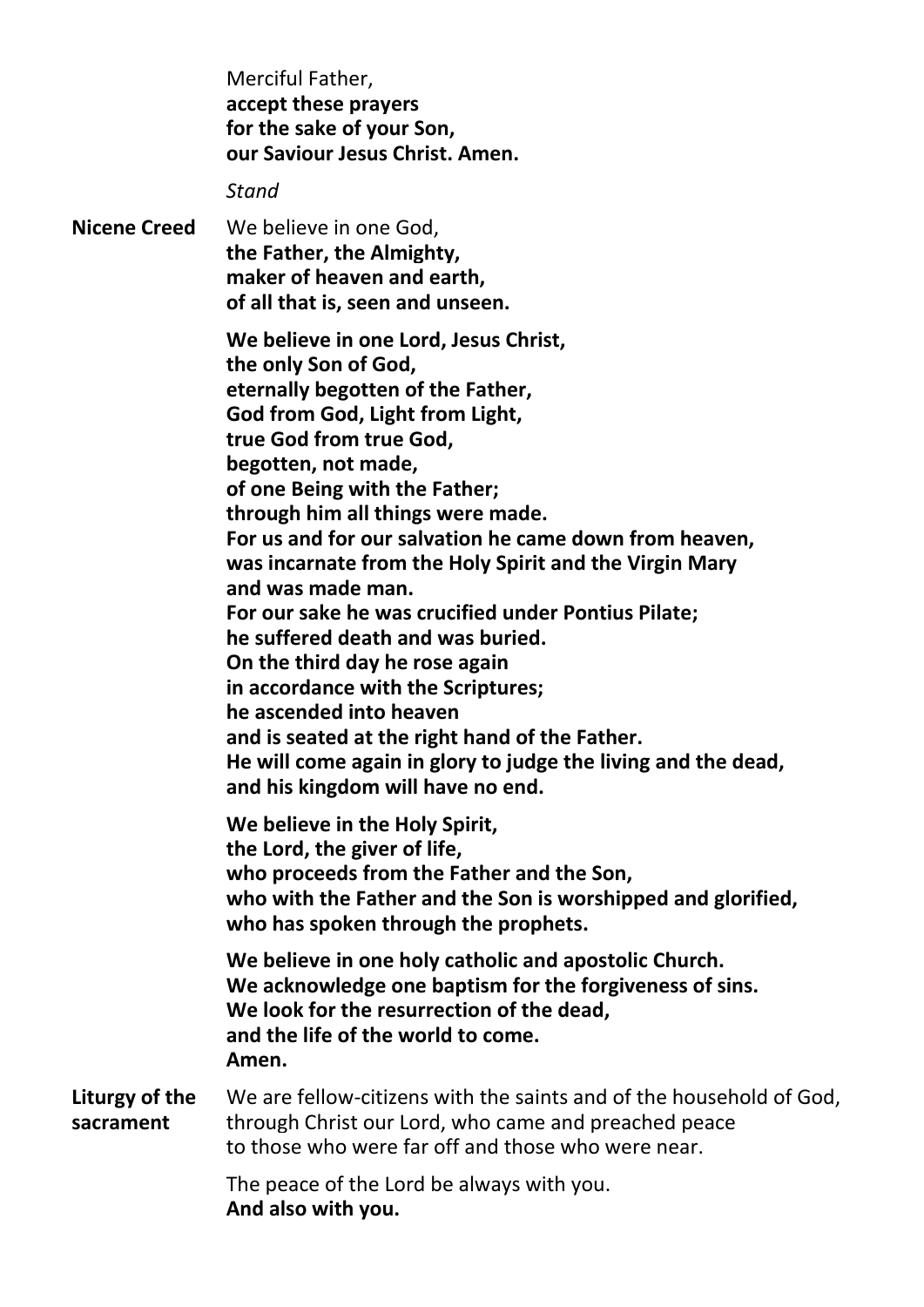| <b>Hymn</b>                         | 67 Be still, for the presence of the Lord                                                                                                                                                                                                                   |
|-------------------------------------|-------------------------------------------------------------------------------------------------------------------------------------------------------------------------------------------------------------------------------------------------------------|
|                                     | Father, accept all we bring before you this day.<br>Guide us with your love and feed us at your table<br>as you nourish the faith of the Church<br>by the preaching of your apostles Peter and Paul.<br>We ask this through Jesus Christ our Lord.<br>Amen. |
|                                     | Sit                                                                                                                                                                                                                                                         |
| <b>Eucharistic</b><br><b>Prayer</b> | The Lord be with you.<br>And also with you.                                                                                                                                                                                                                 |
|                                     | Lift up your hearts.<br>We lift them to the Lord.                                                                                                                                                                                                           |
|                                     | Let us give thanks to the Lord our God.<br>It is right to give thanks and praise.                                                                                                                                                                           |
|                                     | It is indeed right,<br>it is our duty and our joy,<br>at all times and in all places<br>to give you thanks and praise,<br>holy Father, heavenly King,<br>almighty and eternal God,<br>through Jesus Christ your Son our Lord.                               |
|                                     | And now we give you thanks<br>because you formed your Church on the apostles<br>to stand firm for ever,<br>as a sign on earth of your infinite holiness<br>and the living gospel for all to hear.                                                           |
|                                     | Therefore with angels and archangels,<br>and with all the company of heaven,<br>we proclaim your great and glorious name,<br>for ever praising you and singing:                                                                                             |
| <b>Sanctus</b><br>(sung)            | Holy, holy, holy Lord,<br>God of power and God of might,<br>heaven and earth are full of your glory.<br>Hosanna in the highest;<br>hosanna, hosanna, hosanna in the highest;<br>hosanna, hosanna, hosanna in the highest.                                   |
| <b>Benedictus</b><br>(sung)         | Blessèd is he, blessèd is he, blessèd is he<br>who comes in the name, he who comes in the name of the Lord.<br>Hosanna in the highest;<br>hosanna, hosanna, hosanna in the highest;<br>hosanna, hosanna, hosanna in the highest.                            |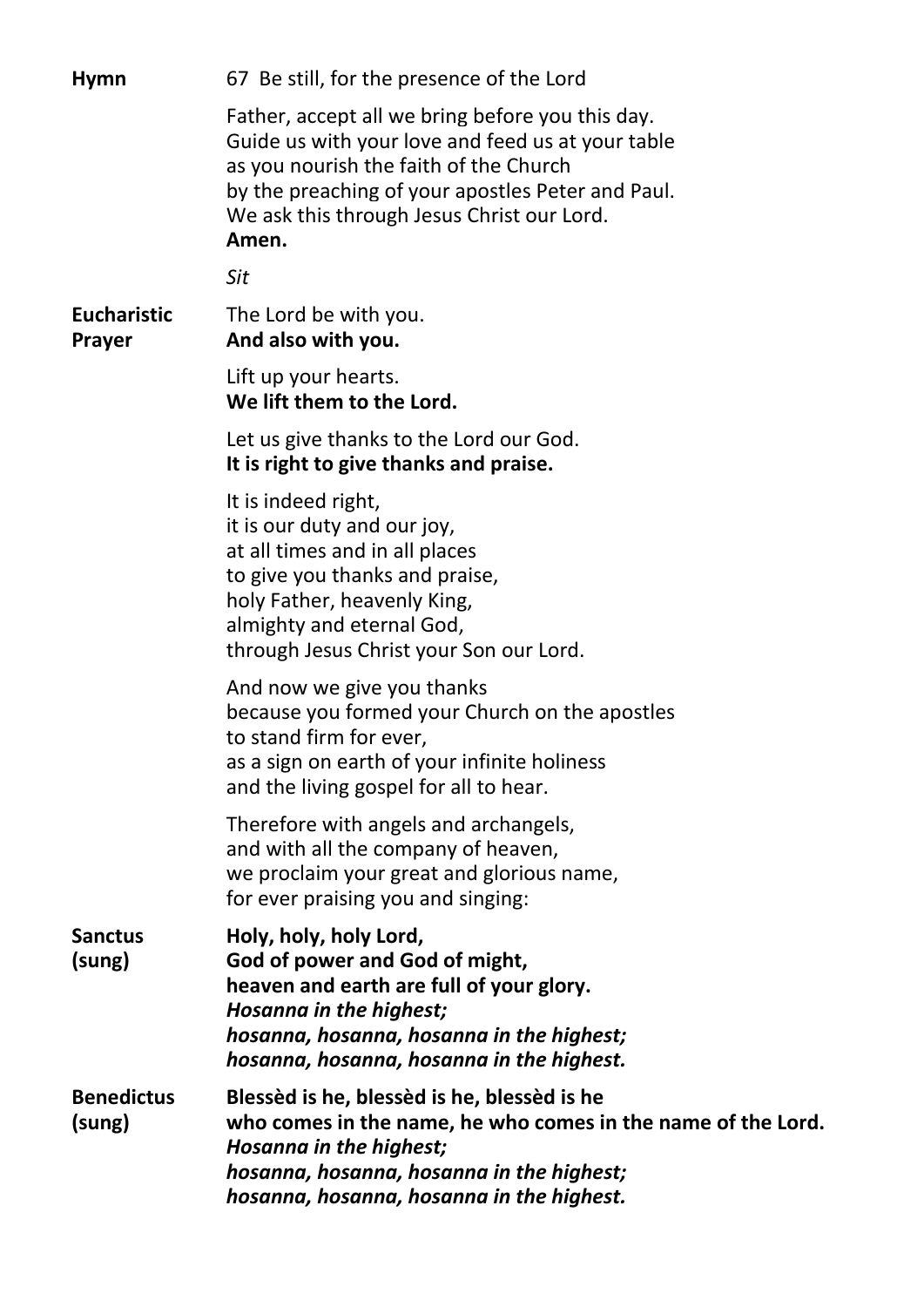Accept our praises, heavenly Father, through your Son our Saviour Jesus Christ, and as we follow his example and obey his command, grant that by the power of your Holy Spirit these gifts of bread and wine may be to us his body and his blood;

who, in the same night that he was betrayed, took bread and gave you thanks; he broke it and gave it to his disciples, saying: Take, eat; this is my body which is given for you; do this in remembrance of me.



In the same way, after supper he took the cup and gave you thanks; he gave it to them, saying: Drink this, all of you; this is my blood of the new covenant, which is shed for you and for many for the forgiveness of sins. Do this, as often as you drink it, in remembrance of me.



Therefore, heavenly Father, we remember his offering of himself made once for all upon the cross; we proclaim his mighty resurrection and glorious ascension; we look for the coming of your kingdom, and with this bread and this cup we make the memorial of Christ your Son our Lord.

Great is the mystery of faith. **Christ has died; Christ is risen; Christ will come again.**

Accept through him, our great high priest, this our sacrifice of thanks and praise, and as we eat and drink these holy gifts in the presence of your divine majesty, renew us by your Spirit,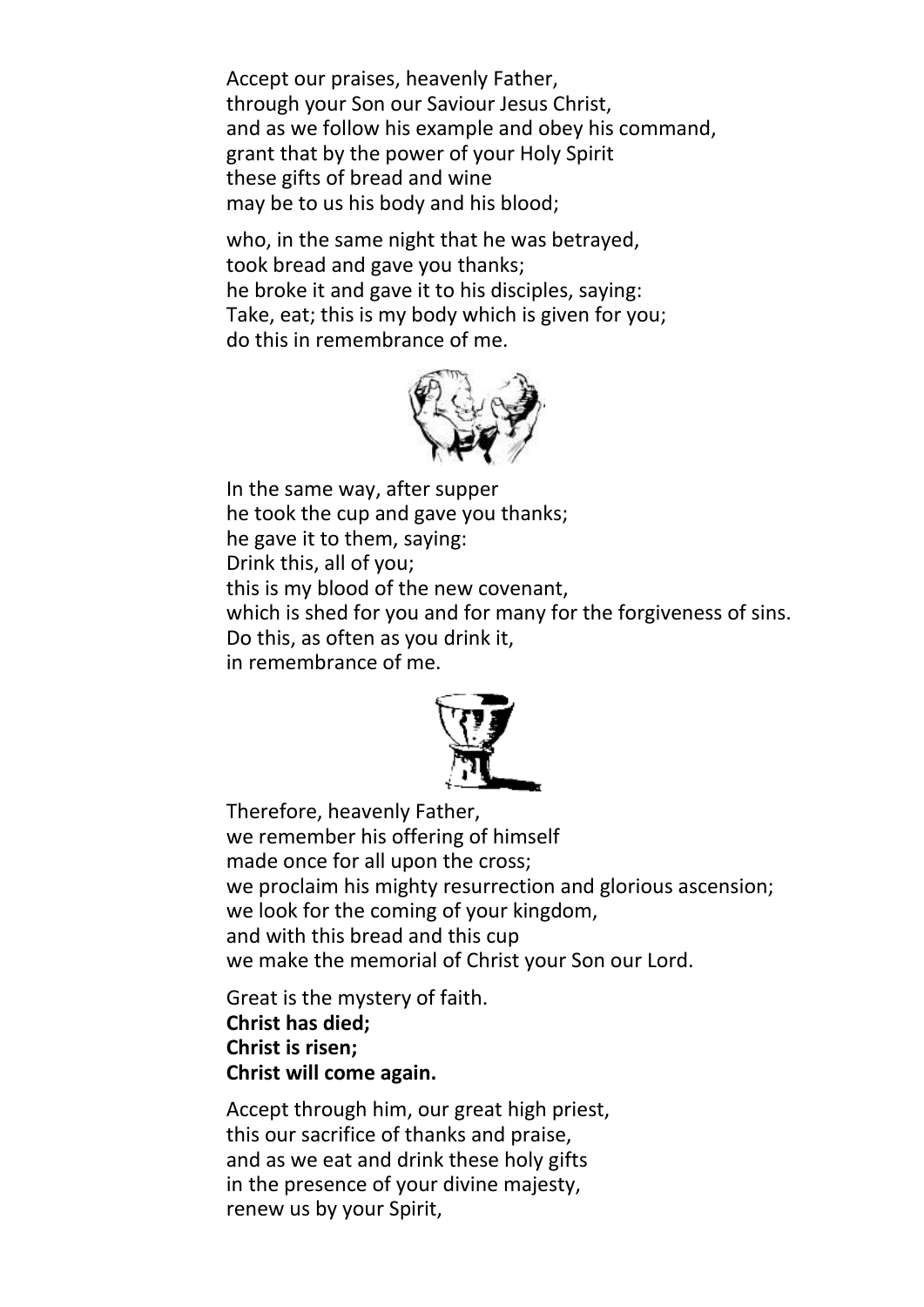|                                 | inspire us with your love<br>and unite us in the body of your Son,<br>Jesus Christ our Lord.                                                                                                                                                                                                                                                                                                                        |
|---------------------------------|---------------------------------------------------------------------------------------------------------------------------------------------------------------------------------------------------------------------------------------------------------------------------------------------------------------------------------------------------------------------------------------------------------------------|
|                                 | Through him, and with him, and in him,<br>in the unity of the Holy Spirit,<br>with all who stand before you in earth and heaven,<br>we worship you, Father almighty,<br>in songs of everlasting praise:<br>Blessing and honour and glory and power<br>be yours for ever and ever. Amen.                                                                                                                             |
| The Lord's<br>Prayer            | As our Saviour taught us, so we pray:<br>Our Father in heaven,<br>hallowed be your name,<br>your kingdom come,<br>your will be done,<br>on earth as in heaven.<br>Give us today our daily bread.<br>Forgive us our sins<br>as we forgive those who sin against us.<br>Lead us not into temptation<br>but deliver us from evil.<br>For the kingdom, the power<br>and the glory are yours,<br>now and for ever. Amen. |
| <b>Breaking of</b><br>the Bread | We break this bread to share in the body of Christ.<br>Though we are many, we are one body,<br>because we all share in one bread.                                                                                                                                                                                                                                                                                   |
| Agnus Dei<br>(sung)             | Jesus, Lamb of God, Jesus, Lamb of God,<br>you take away the sins of the world:<br>have mercy on us.                                                                                                                                                                                                                                                                                                                |
|                                 | Jesus, Lamb of God, Jesus, Lamb of God,<br>you take away the sins of the world:<br>have mercy on us.                                                                                                                                                                                                                                                                                                                |
|                                 | Jesus, Lamb of God, Jesus, Lamb of God,<br>you take away the sins of the world:<br>grant us your peace, grant us your peace.                                                                                                                                                                                                                                                                                        |
| <b>Giving of</b><br>Communion   | Draw near with faith.<br>Receive the body of our Lord Jesus Christ<br>which he gave for you,<br>and his blood which he shed for you.<br>Eat and drink in remembrance that he died for you,<br>and feed on him in your hearts<br>by faith with thanksgiving.                                                                                                                                                         |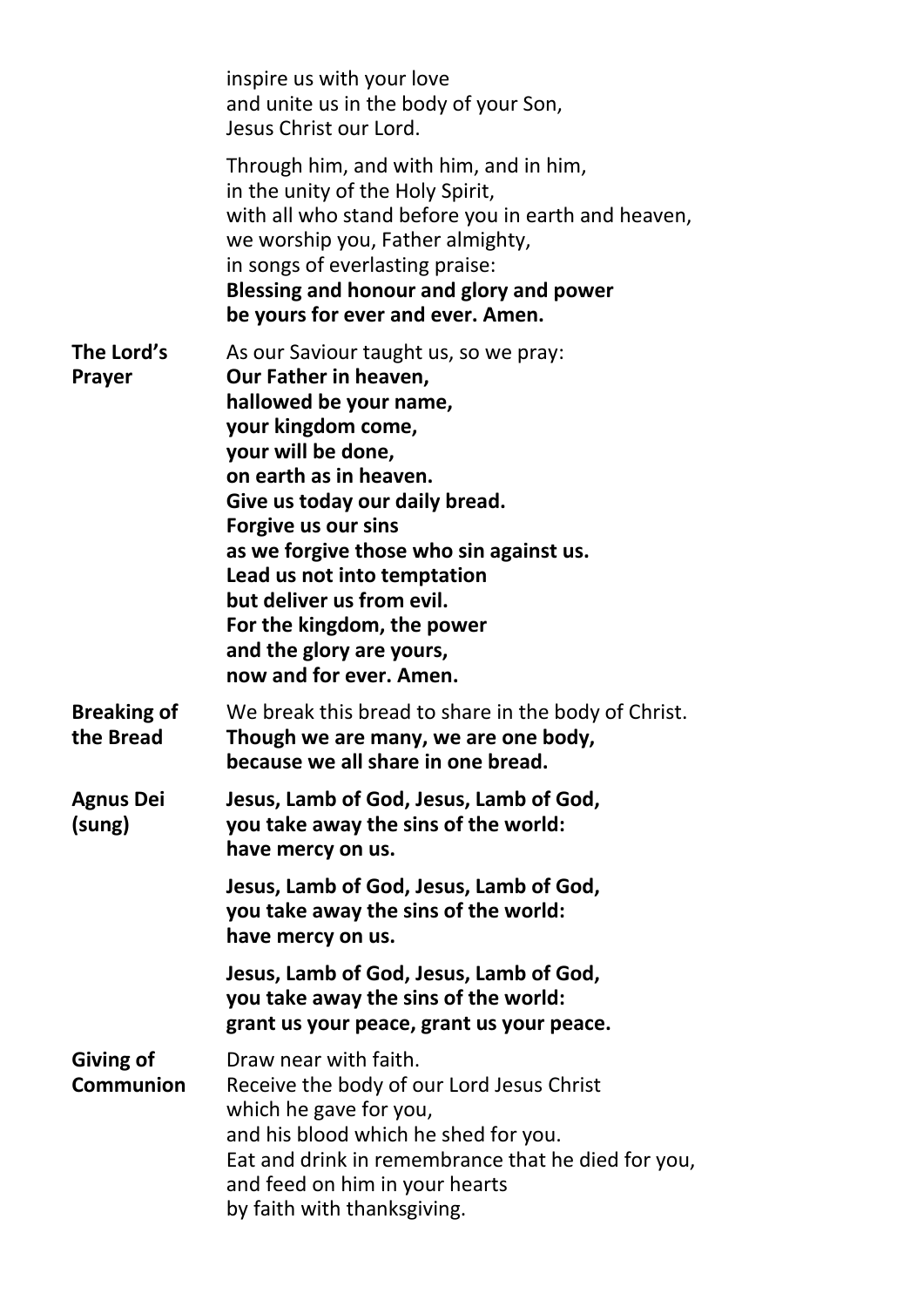|                                      | Those who wish may now receive wine as well as bread                                                                                                                                                                                                                                                                                                                                                                                                                                                                                                                           |
|--------------------------------------|--------------------------------------------------------------------------------------------------------------------------------------------------------------------------------------------------------------------------------------------------------------------------------------------------------------------------------------------------------------------------------------------------------------------------------------------------------------------------------------------------------------------------------------------------------------------------------|
| Post-<br><b>Communion</b><br>prayers | Almighty God,<br>who on the day of Pentecost<br>sent your Holy Spirit to the apostles<br>with the wind from heaven and in tongues of flame,<br>filling them with joy and boldness to preach the gospel:<br>by the power of the same Spirit<br>strengthen us to witness to your truth<br>and to draw everyone to the fire of your love;<br>through Jesus Christ our Lord.<br>Amen.                                                                                                                                                                                              |
|                                      | Father of all,<br>we give you thanks and praise,<br>that when we were still far off<br>you met us in your Son and brought us home.<br>Dying and living, he declared your love,<br>gave us grace, and opened the gate of glory.<br>May we who share Christ's body live his risen life;<br>we who drink his cup bring life to others;<br>we whom the Spirit lights give light to the world.<br>Keep us firm in the hope you have set before us,<br>so we and all your children shall be free,<br>and the whole earth live to praise your name;<br>through Christ our Lord. Amen. |
|                                      | <b>Stand</b>                                                                                                                                                                                                                                                                                                                                                                                                                                                                                                                                                                   |
| <b>Hymn</b>                          | 32 And can it be                                                                                                                                                                                                                                                                                                                                                                                                                                                                                                                                                               |
| <b>Blessing</b>                      | God, who has prepared for you a city with eternal foundations,<br>bring you, with Peter and Paul and all the saints,<br>to the eternal and triumphant joy of that city;<br>and the blessing of God almighty,<br>the Father, the Son, and the Holy Spirit,<br>be among you and remain with you always.<br>Amen.                                                                                                                                                                                                                                                                 |
|                                      | Go in peace to love and serve the Lord.<br>In the name of Christ. Amen.                                                                                                                                                                                                                                                                                                                                                                                                                                                                                                        |
|                                      | Refreshments are served at the back of church                                                                                                                                                                                                                                                                                                                                                                                                                                                                                                                                  |
| $11.15$ am<br>St Matthew's           | [BCP] Mattins                                                                                                                                                                                                                                                                                                                                                                                                                                                                                                                                                                  |
| <b>Readings</b>                      | Acts 12: 1-11; Matthew 16: 13-19 [p. 1149]<br>See above                                                                                                                                                                                                                                                                                                                                                                                                                                                                                                                        |
| 6 pm<br>Cathedral                    | Taizé service                                                                                                                                                                                                                                                                                                                                                                                                                                                                                                                                                                  |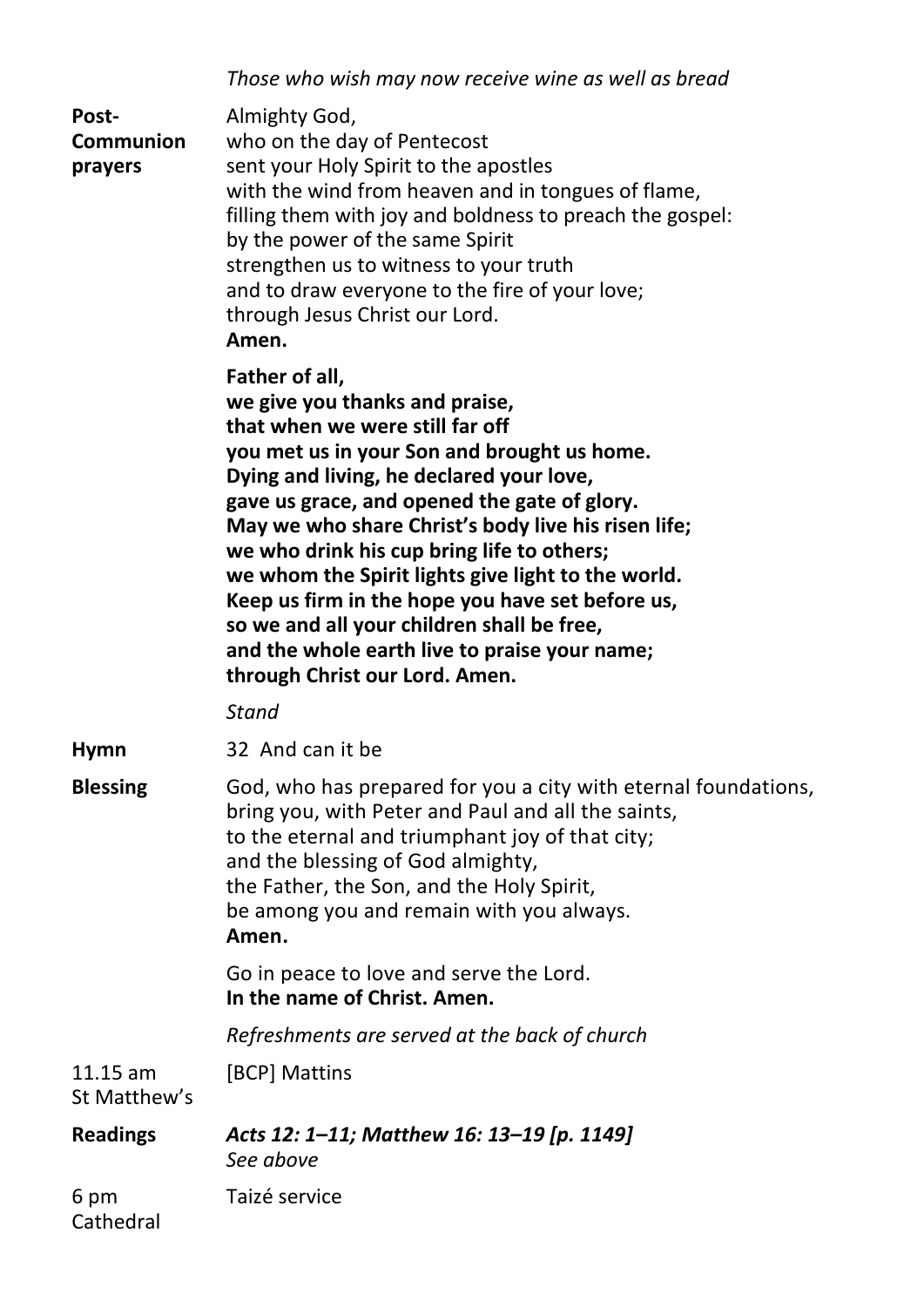### **Midweek service**

Wed, 11 am St Matthew's [BCP] Holy Communion

#### **Services for 3 July**

*The third Sunday after Trinity*

| 9.30 am      | <b>Family Eucharist (live-streamed)</b>                    |
|--------------|------------------------------------------------------------|
| St Paul's    | Reading: Luke 10: 1-11 [p. 983]                            |
| 11.15 am     | [BCP] Holy Communion                                       |
| St Matthew's | Readings: Galatians 6: 7–16; Luke 10: 1–11, 16–20 [p. 982] |



#### **Bring and share welcome lunch**

Please come along to the lunch at St Paul's on Sun 10 July, 12.45 pm, when we'll welcome Jonathan and Hilary Rowe with warm parish hospitality. Particularly if you've never been before, do give this lovely community meal a try! It's important to sign up at the back of church so we can put out the right number of chairs.

# **Coming up**

*Children's and youth ideas meeting* at St Paul's on Tues 5 July, 7.30 pm. We are blessed to have children and young people as an integral part of the life of our parish, given to us by God to love and nurture, and they bring special qualities to our services and activities. All in our congregations are invited to this 'evening about the children'. We will summarise what we already do and we'd love you to come with your ideas about how we support and develop our young people in their faith as we look to the future. Jonathan Rowe will be joining us. If you are able to come, please contact Mary Copping, youth@stmatthewstpaul.org, 07921 886016.

*Summer song concert* at St Paul's on Sat 9 July, 7 pm, with the chamber choir Kingsgate Voices performing poetic works by Finzi and Shearing, Stanford's magical 'Bluebird' and 16th-century sacred music by Byrd and Victoria. Tickets £15 from jan.brook@brookfamily.org, 714030. Admission is free for Ukrainian guests and reduced (£10 adults, £5 under 18s) for host families.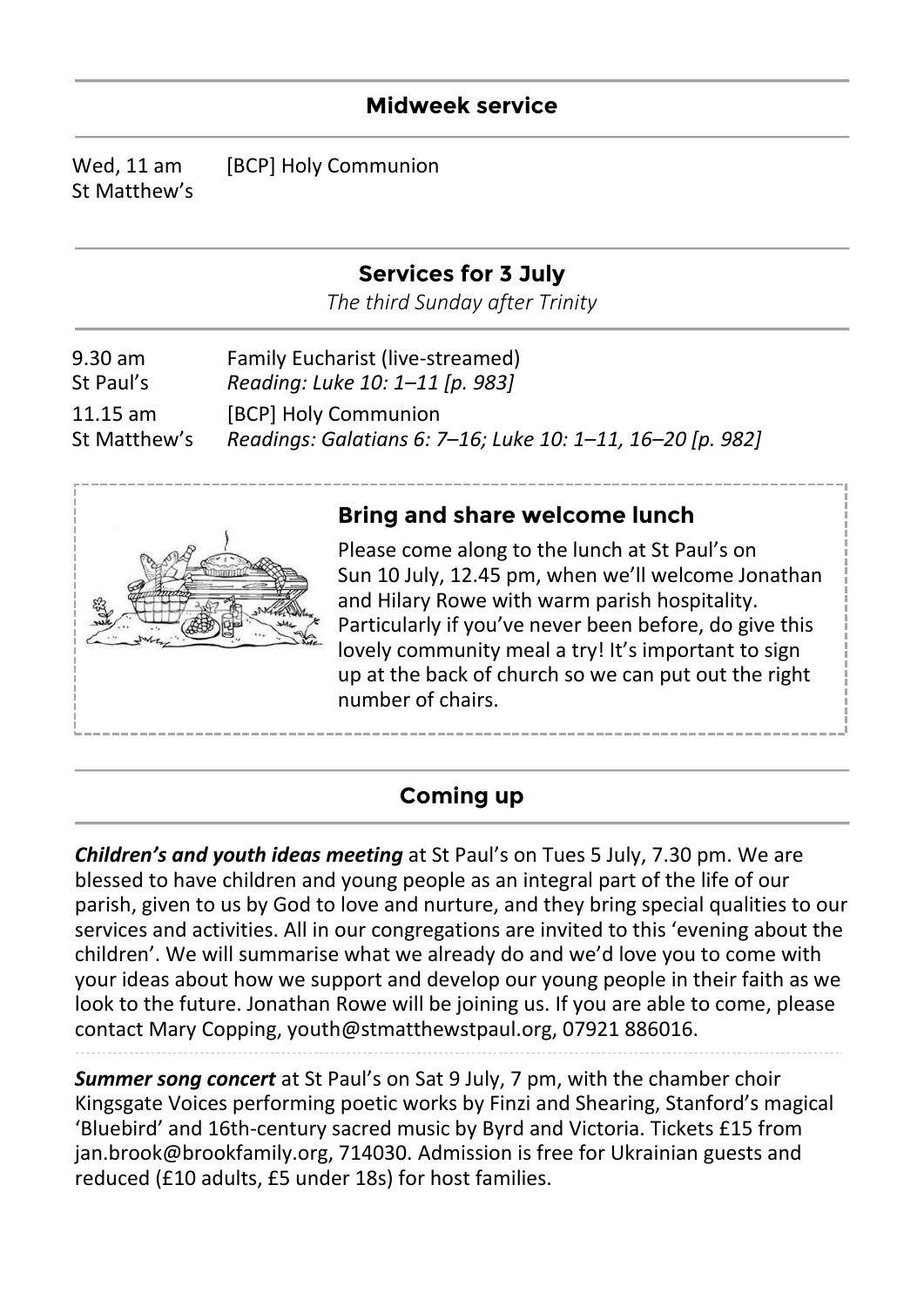# **Notices**

*Out-of-School Club Assistant* part-time job at Western Church School, working 7.45– 8.45 am and/or 3.30–5.30 pm (flexibility over number of hours and days per week), school term-time only. Western Primary is seeking to appoint an enthusiastic, caring and flexible assistant to join a successful team of support staff who care for children at the school's Breakfast Club and/or Tea Club. Applicants should be patient, cheerful and understanding, be able to lead play effectively, and have the ability to use their own initiative and work as part of a team. Contact Lynn Franklin, 852591, adminoffice@western.hants.sch.uk, to request an application pack or arrange a visit prior to applying. Closing date Mon 4 July, noon.

*Seniors Ministry job*Winchester Baptist Church is seeking a Seniors Ministry Worker to lead work with an existing team of volunteers and develop a vision for its growth in the church and community. Three years' relevant work experience and familiarity with leading teams of volunteers required. Closing date for applications Sun 10 July. Contact churchsec@winbap.org.uk.

*June – our month for harvest gifts for Basics Bank* The Basics Bank has asked our



parish to do its harvest appeal for food in June so it doesn't receive an oversupply at harvest time and too little the rest of the year. There are crates at the back of each church. Items most needed: tinned fish (not tuna), tinned vegetables (not tomatoes or baked beans), cooking sauces (tomato-based, creamy or curry), custard, rice pudding, jelly, jam, marmalade, coffee, UHT milk, squash (not fizzy drinks). Donations must be in date.



*Work offer from Ukrainian refugees* Might you need some help with cleaning, gardening, minor repairs to clothing, cooking or DIY? A family of three refugees from Ukraine (paediatrician, electrician and economist) living in Colden Common are looking for opportunities to work. Contact sl229000@gmail.com, 07442 100256.

*Ukrainian families among us* Barbara and Stuart Dorward are happy to receive any offers of help connected with Ukrainian families. Please contact them on bjmd27@gmail.com. Additionally, there's a small WhatsApp group within the parish where occasional updates and requests for help are posted – if you'd like to join that too please include your phone number.

*Clothes donations – specific!*The Storehouse at Winchester Vineyard and Basics Bank request the following clean, good-quality clothes, particularly needed by new arrivals from Ukraine. Women's and men's T-shirts, casual trousers, summer coats, new underwear and socks. Men's shoes/trainers size 10 & 11. Take to the Storehouse, Unit A, Bar End Industrial Estate SO23 9NP, on Monday, Tuesday or Thursday, 10 am–noon. Or they can be dropped at Basics Bank Bulk Sorting, Gabare House, Winnall Valley Road SO23 0LD, Tuesday or Friday, 9 am–3 pm.